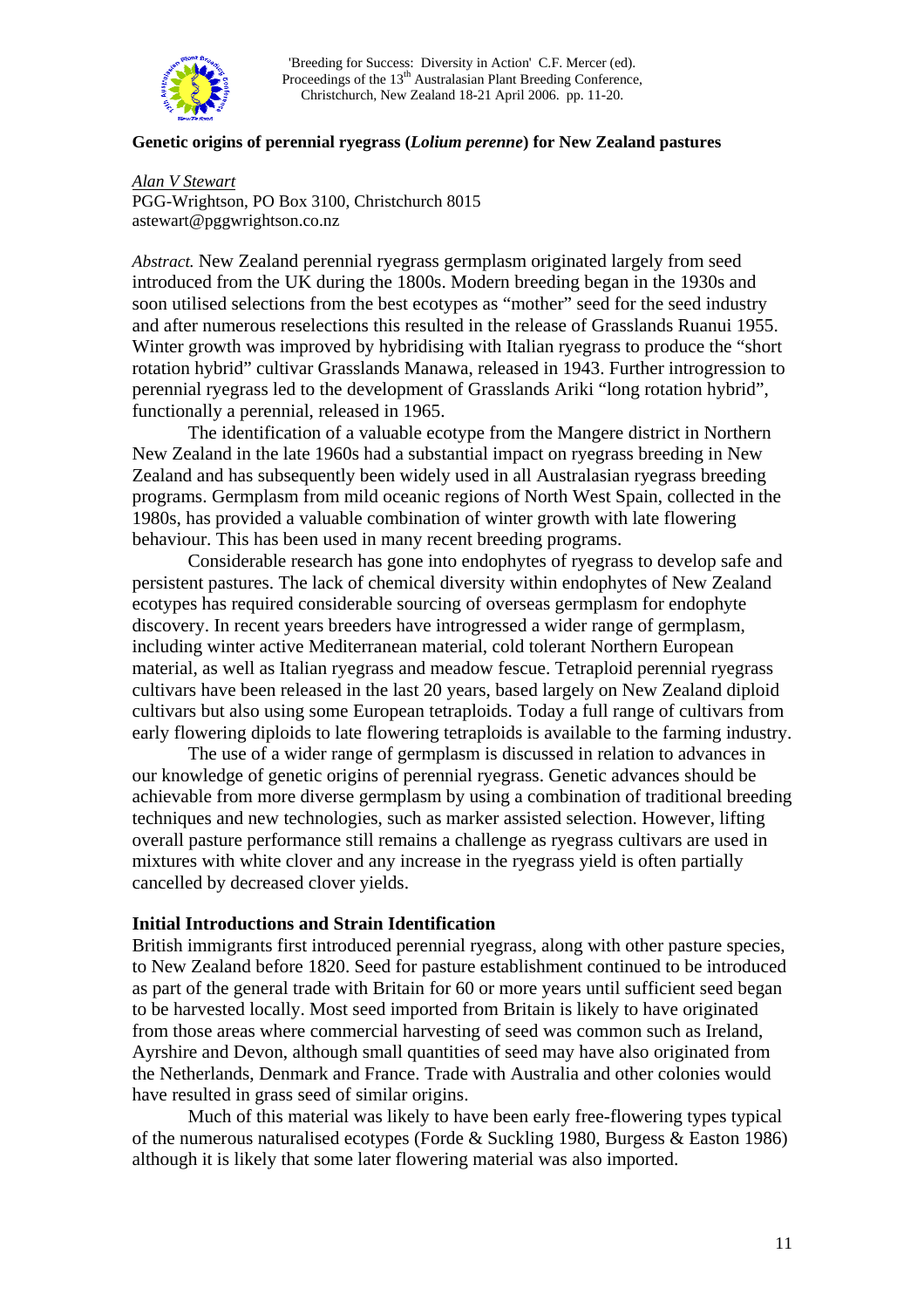By the 1880s New Zealand had developed a local trade and even a small export trade of ryegrass seed. Imports decreased in importance such that by 1912 most seed used in New Zealand was locally produced (Cockayne 1912).

 Although it had been recognised that strains of ryegrass differed in performance, few experiments were carried out before 1896. Over the next 30 years a number of experiments showed that local ecotypes that had developed in the permanent pasture regions of New Zealand were superior to British and European commercial lines and to "false perennials" commonly sown and harvested in the cropping districts (as outlined in the reviews by Corkill 1958, Rumball 1983, Easton 1983 and Burgess & Easton 1986). Further experiments over the next 60 years have continued to note the poor performance of overseas cultivars in New Zealand (McLeod 1974, Rumball & Armstrong 1975, Lancashire *et al*. 1979).

 As a result of the recognition that seed harvested from older perennial pasture resulted in persistent perennial ryegrass Government Seed Certification Scheme was introduced in the 1920s to certify seed originating from older pastures. This scheme was one of the first in the world and later extended to include cultivars originating from plant breeding programs. This not only ensured that farmers had a reliable source of persistent ryegrass genetics but it would also have maximised the chance for seed containing viable endophyte.

 Although the effects of endophyte (*Neotyphodium lolii*) were not known at that time, it is likely that its presence in ryegrass was as important for persistence then as it is today. Argentine stem weevil (*Listronotus bonariensis*) was documented in New Zealand as early as 1927 (Marshall 1937) and its presence would have ensured that the persistent ecotypes contained endophyte (Burgess and Easton 1986). However, Argentine stem weevil was probably in New Zealand much earlier as molecular evidence suggests that it came from Uruguay, probably as a result of the practice of purchasing hay to feed horses during earlier shipping voyages from Britain (Williams *et al*. 1994).

### **Early Plant Breeding prior to 1960**

By 1930 it was recognised that considerable variation existed in material collected from old pastures and that it was possible to select superior types. The first perennial ryegrass cultivar was based on selections among the best ecotypes which had developed in old pastures in Hawke's Bay and Poverty Bay (Levy 1932). The breeders then released this "mother" seed as the basis of Seed Certification. By the late 1930s most seed was "New Zealand pedigree", early flowering, leafy and persistent. Although modified and reselected repeatedly over many years this material eventually formed the basis of Grasslands Ruanui in 1955.

### Improved Seasonal Growth

In an innovative bid to improve winter growth beyond that of the original introductions, Corkill (1945) developed hybrids of the best local *Lolium perenne* and the more winter active but shorter lived *Lolium multiflorum* to create a "short rotation" cultivar known as "H1", released in 1943 and later renamed Grasslands Manawa. This resulted in useful amounts of winter growth and a cultivar that persisted for 2-4 years. Later Corkill backcrossed H1 to *L. perenne* to develop the long rotation ryegrass cultivar Grasslands Ariki released in 1965. This exhibited improved winter growth over *L. perenne* but also exhibited a persistence approaching that of *L. perenne* (Barclay 1963). Although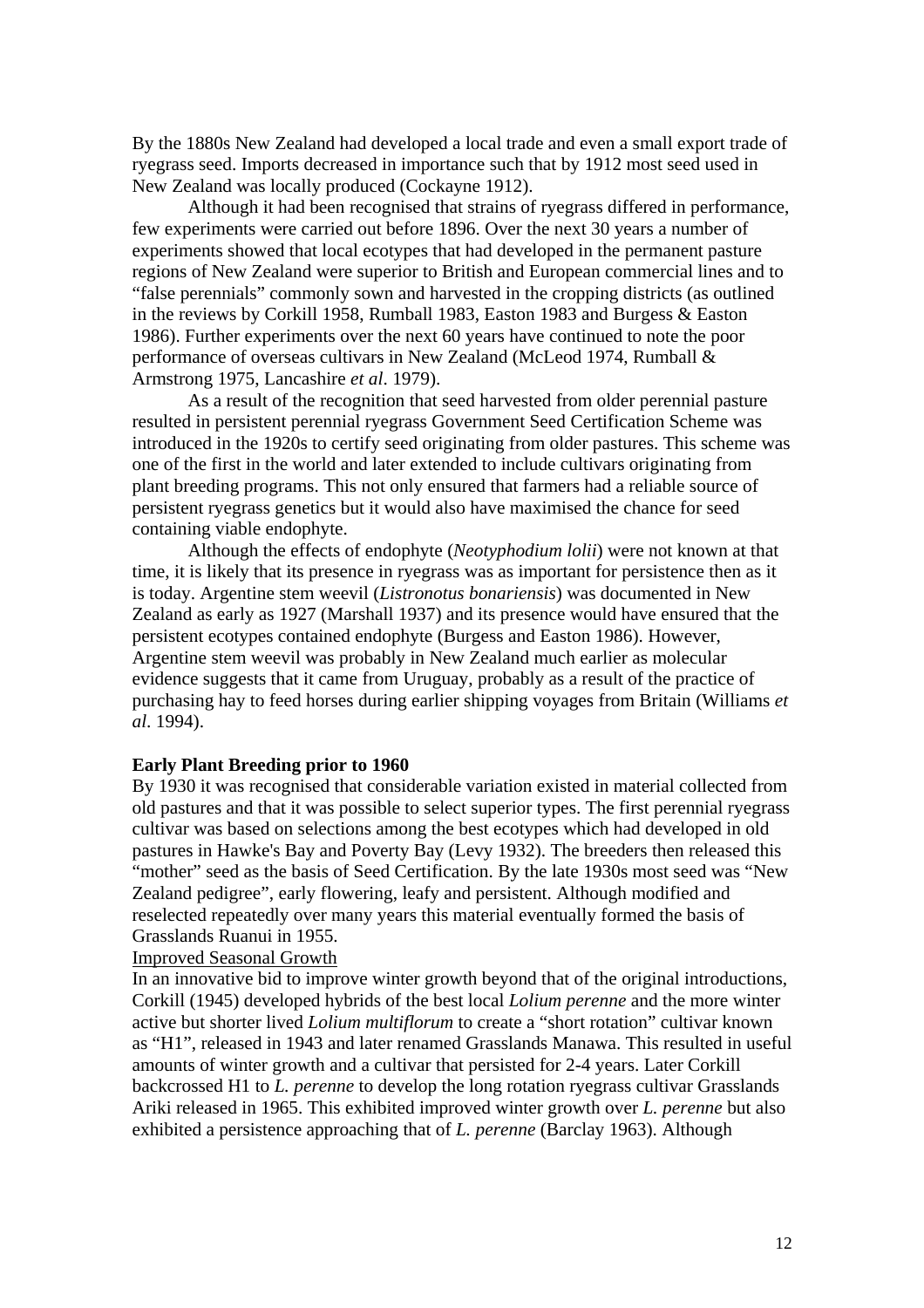certified as a "hybrid ryegrass" (*Lolium boucheanum*) it was functionally used as a perennial.

 These so called "hybrid" cultivars were the first attempt to increase cool season growth of New Zealand cultivars to a level compatible with New Zealand's mid latitude mild oceanic climate.

## Germplasm Introduction

Considerable germplasm has been introduced since the early colonial introductions, mainly of commercial material, and the results generally confirm the observations of Saxby (1934), Rumball & Armstrong (1974) and Lancashire *et al*. (1979). They conclude that imported northern European germplasm is not well adapted to New Zealand, lacking winter growth and often exhibiting susceptibility to crown or stem rust (*Puccinia coronata* and *P. graminis*). Similarly, Mediterranean germplasm often exhibits high winter growth potential but is usually not well adapted to New Zealand's mild moist climates. However, the genetic potential of many introduced lines has potentially been unfairly biased by lack of endophytes.

 Overseas germplasm may potentially possess useful genes for crossing with local material. Mediterranean material has been crossed with local germplasm to capture this improved winter growth in a range of pasture species (Barclay 1959), although it is only since the 1980s that breeders have used this approach with *L. perenne.*

## **Breeding from 1960-1980**

The 1960s saw the identification of a valuable new ecotype from the T. R. Ellett's farm in Mangere, Auckland. This resulted in the cultivars Grassland Nui (Armstrong 1977) and Ellett perennial ryegrass. Although endophyte effects may have been complicated early comparisons this ecotype has formed the basis of many cultivars well adapted to the North Island. The Mangere ecotype features suggest introgression from *L. multiflorum* consistent with a derivation from old "colonial" pastures based on mixtures of perennial and Italian ryegrasses.

 The Mangere material differs from the previous Ruanui type material by having more winter growth, a higher proportion of reproductive tillers (Bahmani *et al*. 2002, 2003), greater crown rust resistance but often a greater susceptibility to stem rust. Occasionally during this period the cultivars S23 and Vigor (Melle) were introduced from Europe, to fill the then small niche for late flowering varieties. However, their performance was compromised due to lack of endophyte and poor winter growth.

### **Breeding from 1980-2005**

Since the 1980s ryegrass breeding has expanded as commercial breeders have become involved. Although endophyte presence may have slowed breeding progress breeders have explored a wider range of germplasm and now have access to more international germplasm.

 Well adapted New Zealand pasture ecotypes continue to provide the basis for many new cultivars (Burgess and Easton 1986, Widdup & Ryan 1992). Indeed the plants surviving after a number of years in pastures sown with newer cultivars will continue to provide a valuable source of adapted material for breeding in the future. A valuable source of germplasm from North West Spain was recognised during the late 1970s. This region has mild winters, similar to parts of the North Island of New Zealand and moist summers. The material from this region exhibits the unusual combination of winter activity, late flowering, low vernalisation response and excellent crown and stem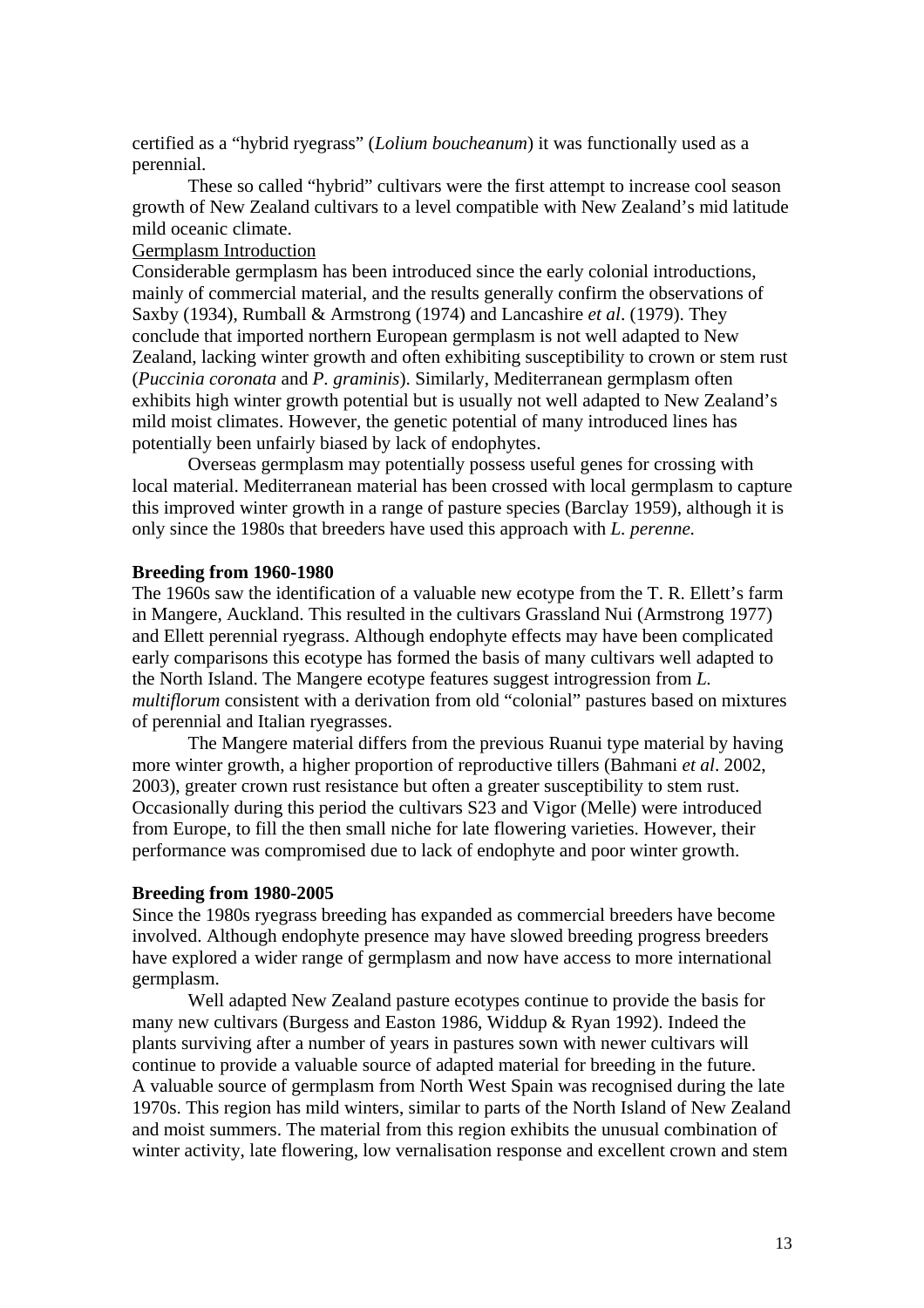rust resistance. Initially this material was used, along with selections from Grasslands Nui, in the cultivar Grasslands Impact.

 In 1986 a collection expedition to Spain, France and Italy was carried out to expand the genetic resources available to New Zealand (Forde & Easton 1986) and many breeders have used germplasm collected from North West Spain in recent breeding programs. For example, Tolosa, Arrow and the tetraploid Banquet derived from Grasslands Impact.

 Although direct introductions of germplasm can seldom be used as cultivars in their own right the introgression of germplasm into cultivars can be valuable. Spain has provided a valuable source of aluminium tolerance utilised in the cultivar Kingston (Bennet & Stewart 1999). Meridian has utilised Australian material from naturalised Kangaroo Valley ecotypes. The cultivar Pacific utilised material from Spain and Italy along with some from Ruanui. *Festuca pratensis* has been introgressed into the cultivar Matrix.

 The cultivar Aberdart bred for high water soluble carbohydrate in the UK has recently been imported. Its seasonal growth pattern is typical of UK and European material in having minimal winter growth in New Zealand. Although higher water soluble carbohydrate are exhibited in the UK, its inconsistent expression in the warmer conditions of New Zealand and Australia fail to compensate for its lower winter yields and lack of endophyte (Smith *et al*. 1998, Parsons *et al*. 2004). However, the presence of this cultivar has stimulated research on breeding of adapted cultivars aimed at improving nutritional benefits to New Zealand farming systems, but as yet it remains unclear whether the factors required are higher water soluble carbohydrates or some other parameter.

### Endophyte

In the early 1980s, much of the understanding about perennial ryegrass improvement was challenged by the discovery of the crucial role played by the endophyte (*N. lolii*) in the persistence and pest tolerance of perennial ryegrass (Easton *et al*. 2001). The complicating factor of differing endophyte levels in seed lots is likely to have been a significant complicating factor in reducing genetic progress in ryegrass breeding (Woodfield 1999).

 A sheep performance experiment comparing selections from the cultivar Ariki made for high and low cellulose resulted in the unexpected finding that the high cellulose selection outperformed the low (Lancashire & Ulyatt 1975). Many years later when the seed was tested it became clear this was the result of endophyte differences.

 Cultivar performance experiments can easily be confounded by endophyte effects and one of the first published indications where endophyte effects were monitored was by Kerr (1987). As a result of these confounding effects all cultivar comparisons today monitor endophyte levels to ensure results are not confounded by uncontrolled plant – endophyte interactions.

 The dilemma with the naturally occurring endophyte in perennial ryegrass in New Zealand is that although it conveys resistance to some important insect pests (Easton *et al.* 2001), it also causes the debilitating stock disease 'ryegrass staggers' as well as other problems such as reduced animal liveweight gain and milk production (Fletcher *et al*. 1999). These effects were due to a range of alkaloids produced by the plant-endophyte association. Over 20 years of research has resulted in an endophyte strain AR1 that lack the alkaloids responsible for animal health problems but which contain the insect deterrent alkaloid peramine. This alkaloid is capable of providing the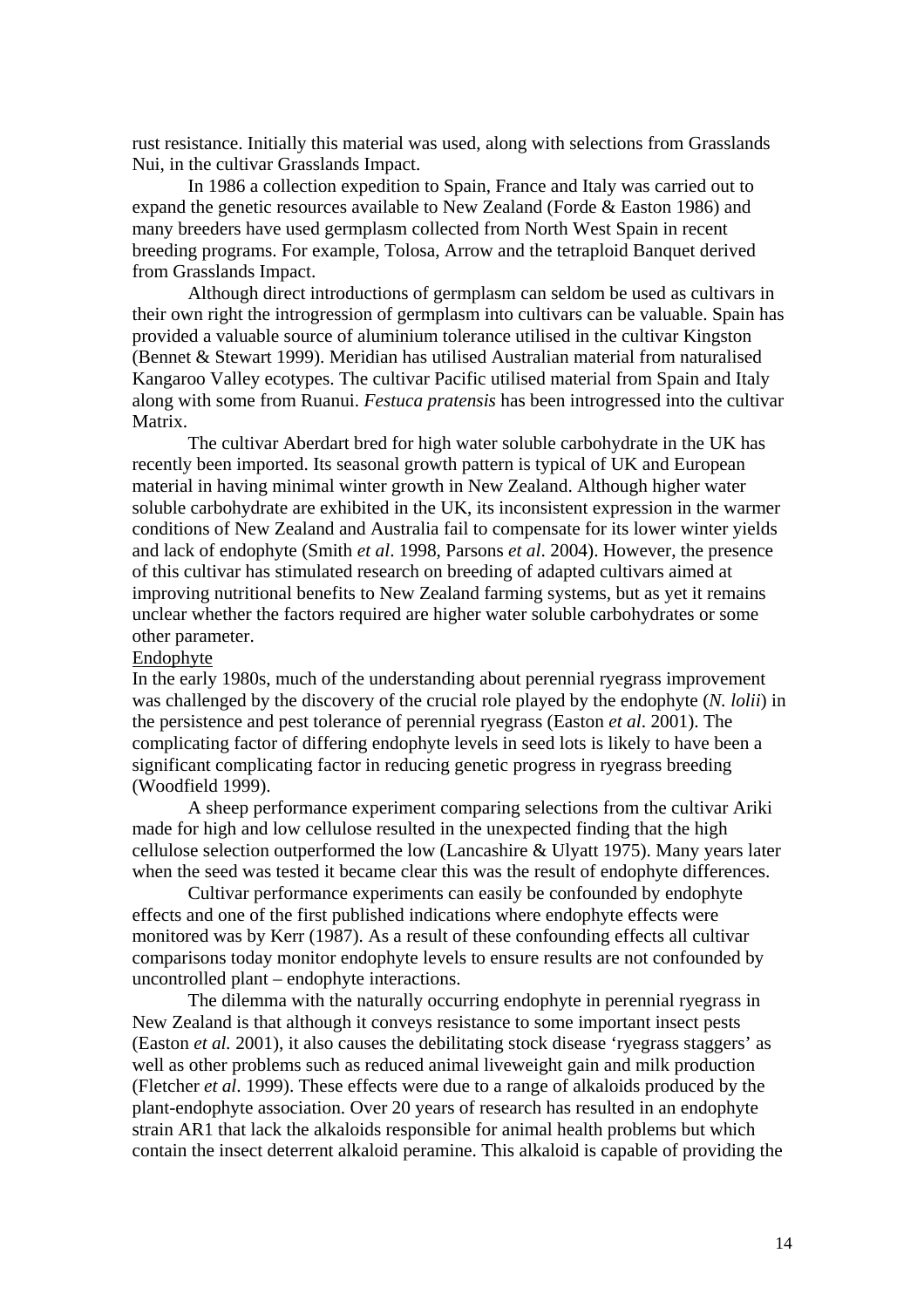plant with significant resistance to at least two important insect pests, Argentine stem weevil and pasture mealy bug (*Balanococcus poae*), which can reduce plant persistence throughout most of New Zealand. However, some insects such as black beetle (*Heteronychus arator*) and root aphid (*Aploneura lentisci*) are not controlled by the AR1 endophyte. Other endophytes, such as AR37, are likely to be commercialised in the future to control these pests (Popay & Bonos 2004).

 The search for endophytes with useful alkaloid profiles, such as AR1 and AR37, required a examination of European ryegrass collections as endophytes from local pasture collections exhibited little chemical variation (Tapper pers. comm.). Local endophytes group together strongly with British strains in relationships studies (van Zijll de Jong *et al*. 2005). This limited variation in endophytes reflects the historical practice of importing seed from Britain rather than from more diverse European sources. It also implies a limited genetic diversity in ryegrass naturalised within New Zealand. Indeed, Casler (1995) found New Zealand ryegrass accessions to be less variable than many European accessions and considerably less variable than those from the Eastern Mediterranean.

## **Tetraploids**

Tetraploids were first explored in both perennial and annual ryegrass in New Zealand by Corkill (pers. comm.) in the late 1950s. This resulted in the release of the tetraploid annual Grasslands Tama in 1968 but it was not until the 1980s that the "long rotation hybrid" cultivar Grasslands Greenstone, based on the diploid Grasslands Ariki, was commercially released. Since then a number of perennial and "hybrid" cultivars have been released such as Nevis, Horizon, Banquet, Quartet and Sterling but it is only in the last 10 years that these have become used to any extent on farms. Almost all are based on adapted New Zealand diploid material although European material has also been used in the cultivar Sterling. The cultivar Quartet is derived from a late flowering diploid ecotype discovered in old pastures in the North Island (Norriss pers. comm.).

#### **Genetic Progress and Breeding**

Advances in perennial ryegrass breeding within New Zealand have taken place on many fronts, including yield, seasonal growth, disease resistance, endophytes, flowering behaviour and development of tetraploids. Estimates of the genetic progress for annual yield are between 0.25 and 1.5% per year (Easton *et al*. 1997, 2001, 2002, Woodfield & Easton 2004), a rate comparable with white clover and other crops. However, in practice cultivars are used in mixtures with white clover and any genetic increase in the ryegrass component may partially suppress clovers to limit increases in overall pasture yields.

 The development of endophytes safe for animal consumption but which enhance pasture persistence has been of valuable to the New Zealand pastoral industry with benefits estimated to be greater than \$74 million per year. Similarly, the combined value of exotic pasture germplasm, largely perennial ryegrass and white clover, used in pasture breeding programs over the last 30 years is estimated to be worth over \$735 million a year to the \$14 billion pastoral export industries (Lancashire 2005).

 Breeders continue to enhance resistance to foliar diseases such as crown and stem rust, despite races continually evolving to overcome such efforts. Increased knowledge of rust races would assist breeding for resistance but molecular studies to clarify rust races are in their infancy (Dracatos *et al*. 2005).

The development of later flowering ryegrasses, such as Grasslands Impact and Quartet, allowing pastures to remain leafy and of higher quality later into the spring has been of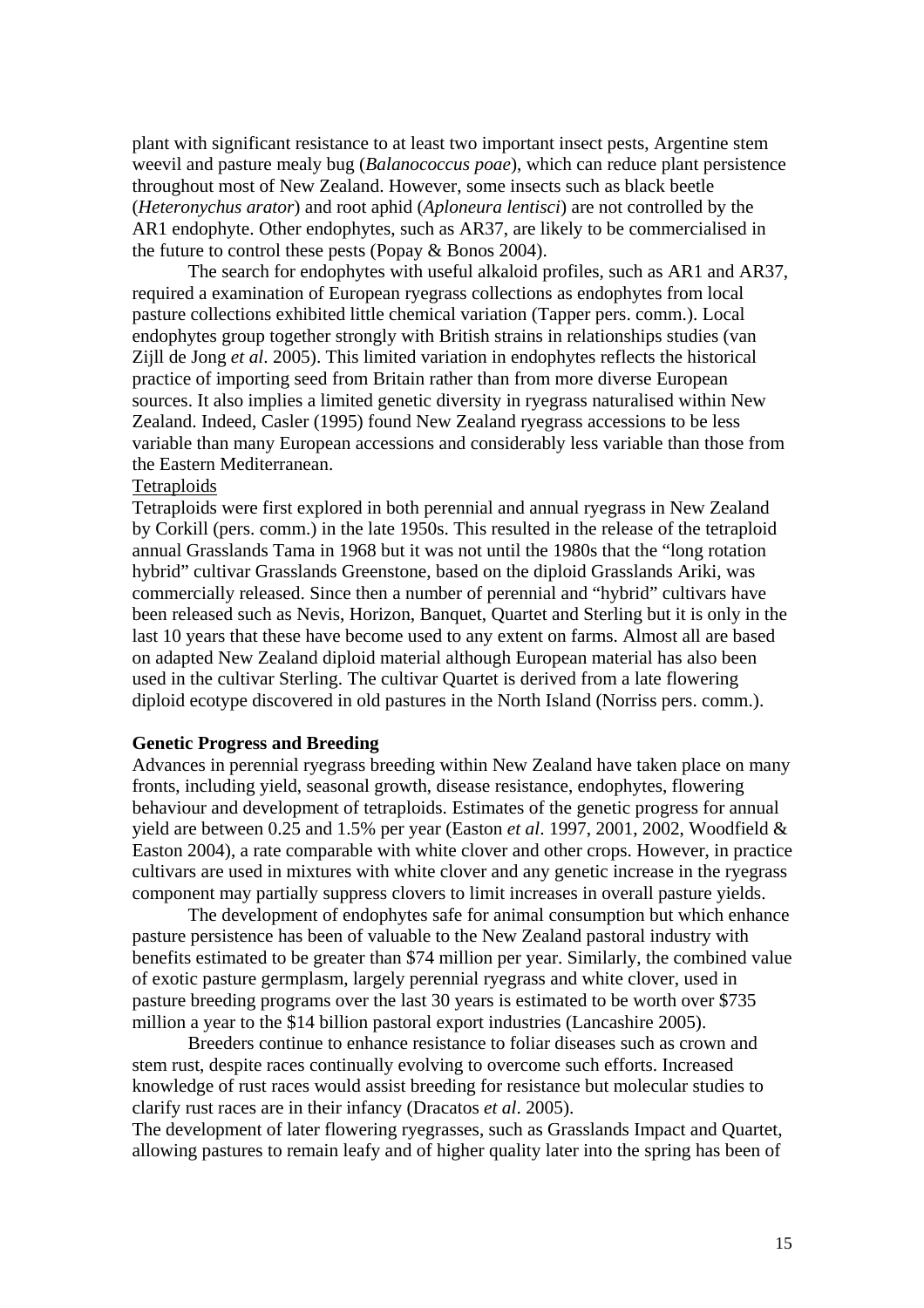value, as have ryegrasses with reduced aftermath heading providing high quality leafy pasture in summer (Woodfield & Easton 2004).

 The introduction and increased use of tetraploids has allowed higher animal intakes potentially leading to improved animal performance (Easton *et al*. 2002).

 Today a wider range of cultivars and types are on the market allowing astute farmers more management options than previously (Stewart & Charlton 2003).

#### **Potential Germplasm Exploitation**

Genetic studies on isozyme variation by Balfourier *et al.* (1998) show that the genetic diversity of *L. perenne* decreases from the Middle-East to the North West part of its range in Ireland and UK. Chloroplast markers suggest that *L. perenne* originated in the Middle East and migrated to Western Europe along both the Danubian and Mediterranean routes (Balfourier *et al*. 2000), most probably with the spread of agriculture in the last 10,000 years.

 The patterns of diversity in *L. perenne* in Europe contrasts with those species of non-agricultural origin such as tree species, and other grasses, where migration north from a southern glacial refuge has maximum diversity in southern Europe (Hewitt 1999). A typical example of expansion from glacial refugia is that of *F. pratensis*  (Fjellheim *et al*. 2005).

 New Zealand has almost exclusively used germplasm from Western European origins, notably UK and Spain. Viewed in light of the migration patterns of perennial ryegrass within Europe it would be expected that the diversity of *L. perenne* naturalised in New Zealand is even lower than that in UK and Western Europe. This expectation is supported by the germplasm study of Casler (1995) and by the limited alkaloid variation in New Zealand perennial ryegrass endophytes.

 It is likely that New Zealand can exploit more genetic variation from ryegrasses nearer to the Middle-East. However, capitalising on this new source of variation requires introgression of often poorly adapted germplasm into well adapted material. In order to incorporate this additional genetic variation from the eastern Mediterranean and Middle-East it will be necessary to obtain further germplasm. Searches of genebank seed collections of perennial ryegrass in Europe, USA, Australia and New Zealand suggest that there are approximately 12000 accessions, although often with considerable duplication. However, a detailed search of these lines suggests that there are less than 50 from the Middle East with perhaps a further 150 from the eastern Mediterranean.

 To increase the number of accessions from the eastern Mediterranean, New Zealand public and private ryegrass breeders organised a collection expedition in 2000 to one of the few oceanic climate zones in the region, the south east coast of the Black Sea in Turkey. The seed collected is only now going though quarantine clearance protocols before it can be explored by breeders. Even then it is likely to be at least 10 years before cultivars emerge that incorporate this material.

 The use of genes from underutilised *L. perenne* in the eastern Mediterranean and Middle East and introgression from other closely related species should provide New Zealand ryegrass breeders with a valuable pool of new genetics for exploitation in the future. In addition to this germplasm, there should also be considerable potential to introgress genes from *L. multiflorum, L. rigidum*, *F. pratensis, F. arundinacea* and other closely related species. Introgression of new quantitative trait loci (QTL) alleles from wild relatives could follow the Marker Assisted Selection approach of Fulton *et al*.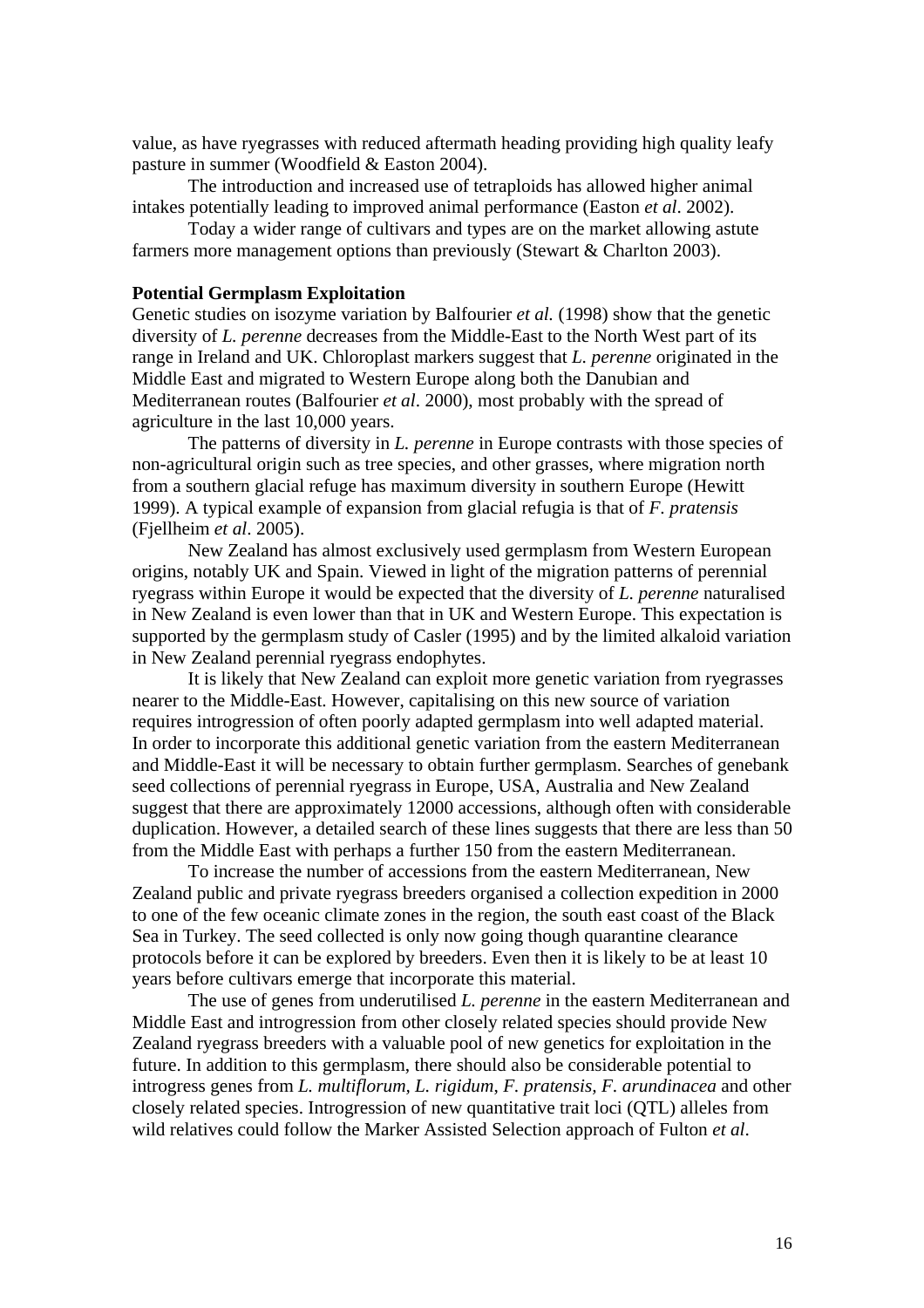(2000) in tomato and Xiao *et al*. (1998) in rice where new and valuable alleles were discovered and introgressed.

 Molecular studies should reveal more details on cultivar relationships (Guthridge *et al*. 2001), genetic diversity available in collections and allow more appropriate introgressions into adapted material to enable better utilisation of genetic resources for improving New Zealand ryegrass pastures.

| <b>Diploid Cultivar</b>   | Period of<br>release | <b>Hawkes Bay</b><br>ecotypes | <b>Mangere</b><br>ecotype | <b>NW Spain</b><br>collections | comment                                                             |
|---------------------------|----------------------|-------------------------------|---------------------------|--------------------------------|---------------------------------------------------------------------|
| Grasslands Ruanui         | 1930s                | ****                          |                           |                                |                                                                     |
| Grasslands Ariki          |                      | ***                           |                           |                                | reselected ecotype material                                         |
|                           | 1960s                |                               |                           |                                | "hybrid" cultivar with 25% introgression<br>from Lolium multiflorum |
| S <sub>23</sub>           | 1970s                |                               |                           |                                | imported from UK                                                    |
| Vigor                     | 1970s                |                               |                           |                                | imported from Belgium                                               |
| Grasslands Nui            | 1970s                |                               | ****                      |                                |                                                                     |
| Ellett                    | 1980s                |                               | ****                      |                                |                                                                     |
| Droughtmaster             | 1980s                | ***                           |                           |                                | old pasture, possibly Ruanui or Ariki<br>origin                     |
| Grasslands Marsden        | 1980s                | ***                           |                           |                                | Selection from Ariki for low leaf strength                          |
| <b>Ceres Marathon</b>     | 1980s                | ****                          |                           |                                | old Canterbury pasture, possibly Ruanui<br>origin                   |
| Takapau Persistor         | 1980s                | ***                           |                           |                                | old pasture                                                         |
| Endeavour                 | 1980s                | $**$                          | $**$                      |                                | Ellett cross old pasture                                            |
| Embassy                   | 1990s                | $\ast$                        | $\ast$                    |                                | 50% Uruguay, 50% NZ old pasture<br>material                         |
| <b>Grasslands Pacific</b> | 1990s                | $**$                          |                           | $\ast$                         | 25% central Italy                                                   |
| Yatsyn                    | 1990s                |                               | ****                      |                                |                                                                     |
| Aires HD                  | 1990s                |                               |                           |                                | old pasture, possibly Ruanui and/or Nui<br>origin                   |
| <b>Banks</b>              | 1990s                |                               |                           |                                | Embassy and NZ material                                             |
| Bronsyn                   | 1990s                |                               | ***                       |                                |                                                                     |
| Dobson                    | 1990s                |                               | $\ast$                    |                                |                                                                     |
| <b>Grasslands Samson</b>  | 1990s                | $\ast$                        | $***$                     |                                | old pasture, possibly Nui origin                                    |
| <b>Grasslands Impact</b>  | 1990s                |                               | $**$                      | $**$                           | based on Nui and NW Spain                                           |
| Ceres Kingston            | 1990s                | $\ast$                        | $**$                      |                                | 25% Mediterranean Spain                                             |
| Meridian                  | 1990s                |                               | $***$                     |                                | half Australian Kangaroo Valley material                            |
| Vedette                   | 1990s                |                               | ***                       |                                |                                                                     |
| Ceres Cannon              | 2000s                |                               | ***                       |                                |                                                                     |
| <b>Grasslands Supreme</b> | 2000s                | $**$                          |                           |                                | old pastures and "hybrid" types                                     |
| Matrix                    | 2000s                | $\ast$                        | $\ast$                    | $\ast$                         | Aires and Impact with maximum 8%<br>introgression F. pratense       |
| Tolosa                    | 2000s                |                               |                           | ***                            |                                                                     |
| Aberdart                  | 2000s                |                               |                           |                                | UK and European material, imported from<br>UK.                      |
| Commando                  | 2000s                |                               |                           |                                | collection from old NZ pasture                                      |
| Extreme                   | 2000s                |                               | ****                      |                                |                                                                     |
| Hillary                   | 2000s                | ****                          |                           |                                |                                                                     |
| Revolution                | 2000s                | $\ast$                        | $\ast$                    | $\ast$                         | Similar to Matrix                                                   |
| Arrow                     | 2000s                |                               | $***$                     | $**$                           |                                                                     |

Table 1 Origin of New Zealand diploid cultivars

(\* represents approximately 25% genetic origin)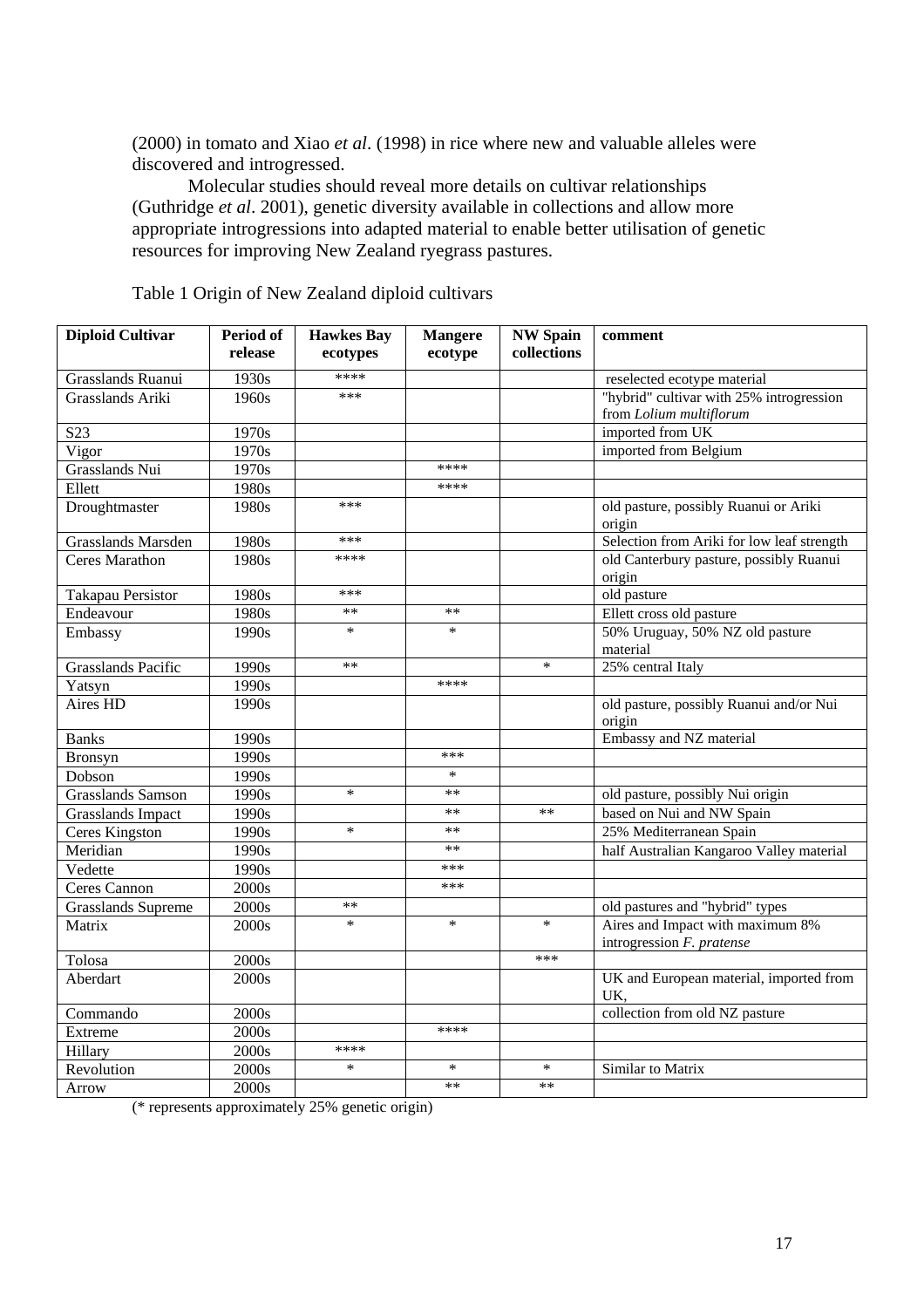# Table 2 Origin of New Zealand tetraploid cultivars

| <b>Tetraploid Cultivar</b> | Period of<br>release | <b>Hawkes Bay</b><br>ecotypes | <b>Mangere</b><br>ecotype | <b>NW Spain</b><br>collections | comment                                                   |
|----------------------------|----------------------|-------------------------------|---------------------------|--------------------------------|-----------------------------------------------------------|
| Grasslands Greenstone      | 1980s                | ***                           |                           |                                | Tetraploid of Ariki                                       |
| <b>Nevis</b>               | 1990s                |                               | ****                      |                                | Tetraploid of Mangere material                            |
| <b>Ouartet</b>             | 1990s                |                               |                           |                                | Tetraploid from a diploid late flowering<br>NZ collection |
| Ceres Horizon              | 1990s                | $\ast$                        | $***$                     |                                | Tetraploid based on old NZ pastures                       |
| Bealey                     | 2000s                |                               |                           | ***                            |                                                           |
| Banquet                    | 2000s                |                               | $**$                      | $***$                          | Tetraploid based on Impact                                |
| Grasslands Sterling        | 2000s                | $**$                          |                           |                                | Greenstone and European tetraploids                       |

(\* represents approximately 25% genetic origin)

# **Acknowledgements**

We wish to thank all the ryegrass breeders for providing the origins of cultivars.

# **References**

- Armstrong CS (1977) "Grasslands Nui" perennial ryegrass (*Lolium perenne* L.) *New Zealand Journal of Experimental Agriculture* 5, 381-384
- Balfourier F, Imbert C, Charmet G (2000) Evidence for phylogeographic structure in *Lolium* species related to the spread of agriculture in Europe. A cpDNA study. *Theoretical and Applied Genetics* 101, 131-138
- Balfourier F, Charmet G, Ravel C (1998) Genetic differentiation within and between natural populations of perennial and annual ryegrass (*Lolium perenne* and *L. rigidum*) *Heredity* 81, 100-110
- Bahmani I, Thom ER, Matthew C, Lemaire G (2002) Flowering propensity of two New Zealand perennial ryegrass cultivars originating from different ecotypes *New Zealand Journal of Agricultural Research* 45, 129-137
- Bahmani I, Thom ER, Matthew C, Hooper RJ, Lemaire G (2003) Tiller dynamics of perennial ryegrass cultivars derived from different New Zealand ecotypes, effects of cultivar, season, nitrogen fertiliser, and irrigation *Australian Journal of Agricultural Research* 54, 803 - 817
- Barclay PC (1963), Ariki, a new selected perennial-type ryegrass variety. *Proceedings of the New Zealand Grassland Association* 25, 128-137
- Bennet RJ, Stewart AV (1999) The aluminium response network in perennial ryegrass (*Lolium perenne*), II. Water fluxes and ion transport *South African Journal of Plant and Soil* 16, 1-9
- Burgess RE, Easton HS (1986) Old pasture populations of ryegrass in New Zealand and their use in Breeding. *In*, Special Publication No 5, NZ Agronomy Society, Lincoln NZ, 295-300
- Casler MD (1995) Patterns of variation in a collection of perennial ryegrass accessions. *Crop Science* 35, 1169-1177
- Cockayne AH (1912) Perennial Ryegrass Seed. *New Zealand Journal of Agriculture* 5, 242
- Corkill L (1949) Recent development in the ryegrasses *Proceedings of the New Zealand Grassland Association* 11, 141-150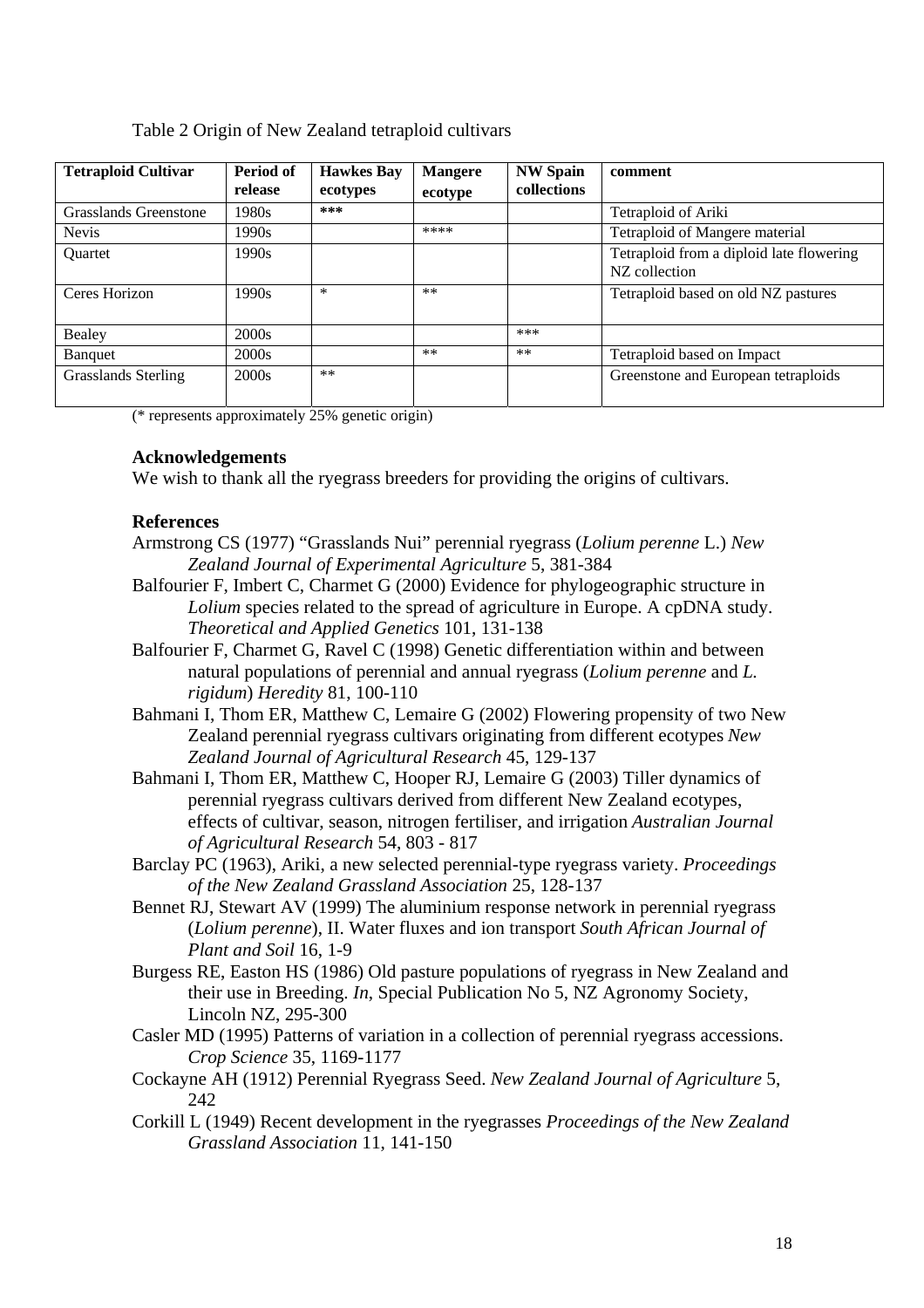- Corkill L (1958) Presidential Address to the New Zealand Grassland Association. *Proceedings of the New Zealand Grassland Association* 22, 1-10
- Dracatos PM, Dumsday JL, Olle RS, Cogan NOI, Dobrowolski MP, Smith KF, Forster JW (2005) Genetic analysis of the interaction between the host perennial ryegrass and the crown rust pathogen (*Puccinia coronata* f.sp. *lolii*). *The 4th International Symposium on the Molecular Breeding of Forage and Turf.* Aberystwyth July 2005, 118
- Easton HS (1983) Ryegrasses. In, Plant Breeding in New Zealand, Ed, GS Wratt and HC Smith (Butterworths/DSIR), 229-236
- Easton S, Baird D, Baxter G, Cameron N, Hainsworth R, Johnston C, Kerr G, Lyons T, McCabe R, Nichol W, Norris M, Stewart AV, Thom E (1997) Annual and hybrid ryegrass cultivars in New Zealand. *Proceedings of the New Zealand Grassland Association* 59, 239-244
- Easton HS, Baird DB, Cameron NE, Kerr G, Norriss M, Stewart AV (2001) Perennial ryegrass cultivars, herbage yield in multi-site plot trials. *Proceedings of the New Zealand Grassland Association* 63, 183-188
- Easton HS, AmyesJM, Cameron NE, GreenRB, Kerr GA, Norriss MG, Stewart AV (2002) Pasture plant breeding in New Zealand, Where to from here? *Proceedings of the New Zealand Grassland Association* 64, 173-179
- Fletcher LR, Sutherland BL, Fletcher CG (1999) The impact of endophyte on the health and productivity of sheep grazing ryegrass-based pastures. *Ryegrass endophyte, an essential New Zealand symbiosis. Grassland Research and Practice Series* 7, 11-17
- Fjellheim S, Rogni OA, Fosnes K, Brochmann C (2005) Phylogeographic history of meadow fescue (*Festuca pratensis* Huds.) inferred from chloroplast DNA sequences. *Journal of Biogeography (accepted)*
- Forde MB, Suckling FET (1980) Genetic resources of high-rainfall pastures of New Zealand 2 Description of the ryegrass collection. *New Zealand Journal of Agricultural Research* 23, 179-189
- Forde MB, Easton HS (1986) Report of the New Zealand France IBPGR forage germplasm collecting expedition to southwest Europe. Grasslands Research Centre, Palmerston North, 1986
- Fulton TM, Grandillo S, Beck-Bunn T, Fridman E, Frampton A, Lopez J, Petiard V, Uhlig J, Zamir D, Tanksley SD (2000) Advanced backcross QTL analysis of a *Lycopersicon esculentum* x *Lycopersicon parviflorum* cross. *Theoretical and Applied Genetics* 100, 1025-1042
- Guthridge KM, Dupal MP, Kölliker R, Jones ES, Smith KF, Forster JW (2004) AFLP analysis of genetic diversity within and between populations of perennial ryegrass (*Lolium perenne* L.) *Euphytica* 122, 191-201
- Hewitt GM (1999) Post-glacial re-colonisation of European biota. *Biological Journal of the Linnean Society* 68, 87-112
- Kerr GA (1987) Evaluation of four perennial ryegrass cultivars in New Zealand *Proceedings of the New Zealand Grassland Association* 48, 137-141
- Lancashire JA, Ulyatt MJ, (1975) Live-weight gains of sheep grazing ryegrass pastures with different cellulose contents. *New Zealand Journal of Agricultural Research* 18, 97-100
- Lancashire JA, Harris AJ, Armstrong CS, Ryan DL (1979) Perennial ryegrass cultivars. *Proceedings of the New Zealand Grassland Association* 40, 114-124